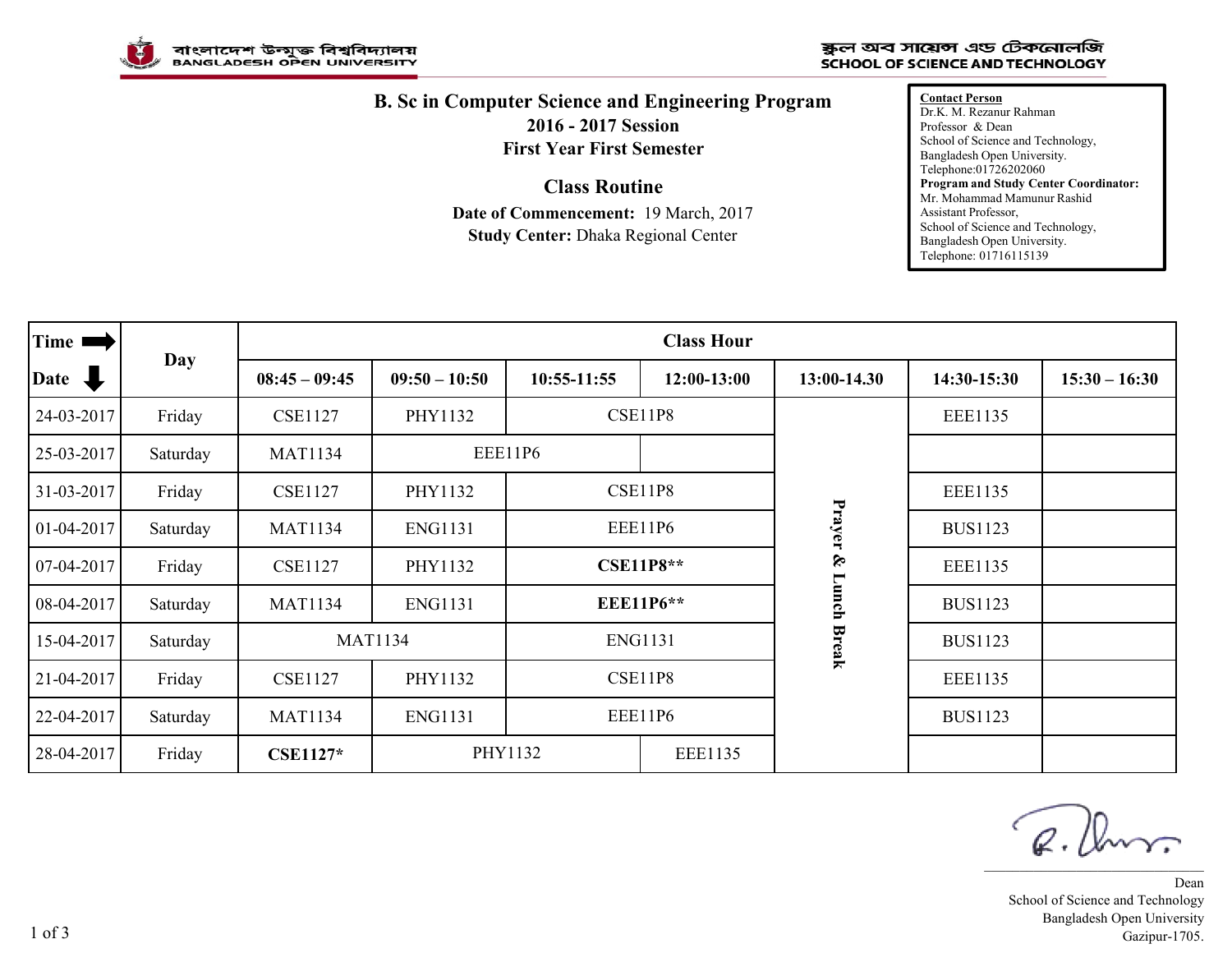| Time I     | Day      | <b>Class Hour</b> |                 |                             |               |                      |                 |                 |  |
|------------|----------|-------------------|-----------------|-----------------------------|---------------|----------------------|-----------------|-----------------|--|
| Date –     |          | $08:45 - 09:45$   | $09:50 - 10:50$ | 10:55-11:55                 | $12:00-13:00$ | 13:00-14.30          | 14:30-15:30     | $15:30 - 16:30$ |  |
| 29-04-2017 | Saturday | <b>MAT1134*</b>   | <b>ENG1131</b>  |                             | EEE11P6       |                      | <b>BUS1123</b>  |                 |  |
| 05-05-2017 | Friday   | <b>CSE1127</b>    |                 | PHY1132*<br><b>EEE1135</b>  |               |                      |                 |                 |  |
| 06-05-2017 | Saturday | <b>MAT1134</b>    | ENG1131*        | <b>EEE11P6**</b>            |               |                      | <b>BUS1123</b>  |                 |  |
| 12-05-2017 | Friday   | <b>CSE1127</b>    |                 | PHY1132<br><b>EEE1135*</b>  |               |                      |                 |                 |  |
| 13-05-2017 | Saturday |                   | <b>MAT1134</b>  | <b>ENG1131</b>              |               |                      | <b>BUS1123*</b> |                 |  |
| 19-05-2017 | Friday   | <b>CSE1127</b>    | PHY1132         | <b>CSE11P8</b>              |               | Prayer & Lunch Break | <b>EEE1135</b>  |                 |  |
| 20-05-2017 | Saturday | <b>MAT1134</b>    | <b>ENG1131</b>  | EEE11P6                     |               |                      | <b>BUS1123</b>  |                 |  |
| 26-05-2017 | Friday   | <b>CSE1127</b>    | PHY1132         | <b>CSE11P8**</b>            |               |                      | EEE1135         |                 |  |
| 27-05-2017 | Saturday |                   | <b>MAT1134</b>  | <b>ENG1131</b>              |               |                      | <b>BUS1123</b>  |                 |  |
| 02-06-2017 | Friday   | <b>CSE1127*</b>   | PHY1132         | <b>CSE11P8</b>              |               |                      | <b>EEE1135</b>  |                 |  |
| 03-06-2017 | Saturday | <b>MAT1134</b>    | <b>ENG1131</b>  | <b>EEE11P6</b>              |               |                      | <b>BUS1123</b>  |                 |  |
| 09-06-2017 | Friday   | <b>CSE1127</b>    |                 | PHY1132<br><b>EEE1135</b>   |               |                      | <b>EEE1135</b>  |                 |  |
| 10-06-2017 | Saturday |                   | <b>MAT1134</b>  | <b>ENG1131</b>              |               |                      | <b>BUS1123*</b> |                 |  |
| 16-06-2017 | Friday   | ENG1131*          | PHY1132         | <b>EEE1135</b>              |               |                      |                 |                 |  |
| 17-06-2017 | Saturday | <b>MAT1134*</b>   | <b>ENG1131</b>  | <b>CSE1127</b>              |               |                      | <b>BUS1123</b>  |                 |  |
| 07-07-2017 | Friday   | <b>CSE1127</b>    |                 | PHY1132*<br><b>EEE1135*</b> |               |                      | <b>EEE1135</b>  |                 |  |
| 08-07-2017 | Saturday | <b>MAT1134</b>    | <b>ENG1131</b>  | <b>CSE11P8</b>              |               |                      | <b>BUS1123</b>  |                 |  |
| 14-07-2017 | Friday   |                   | PHY1132         | <b>EEE1135</b>              |               |                      |                 |                 |  |

 $\overline{\phantom{a}}$ ✓  $Q.$  Univ.

Dean School of Science and Technology Bangladesh Open University Gazipur-1705.